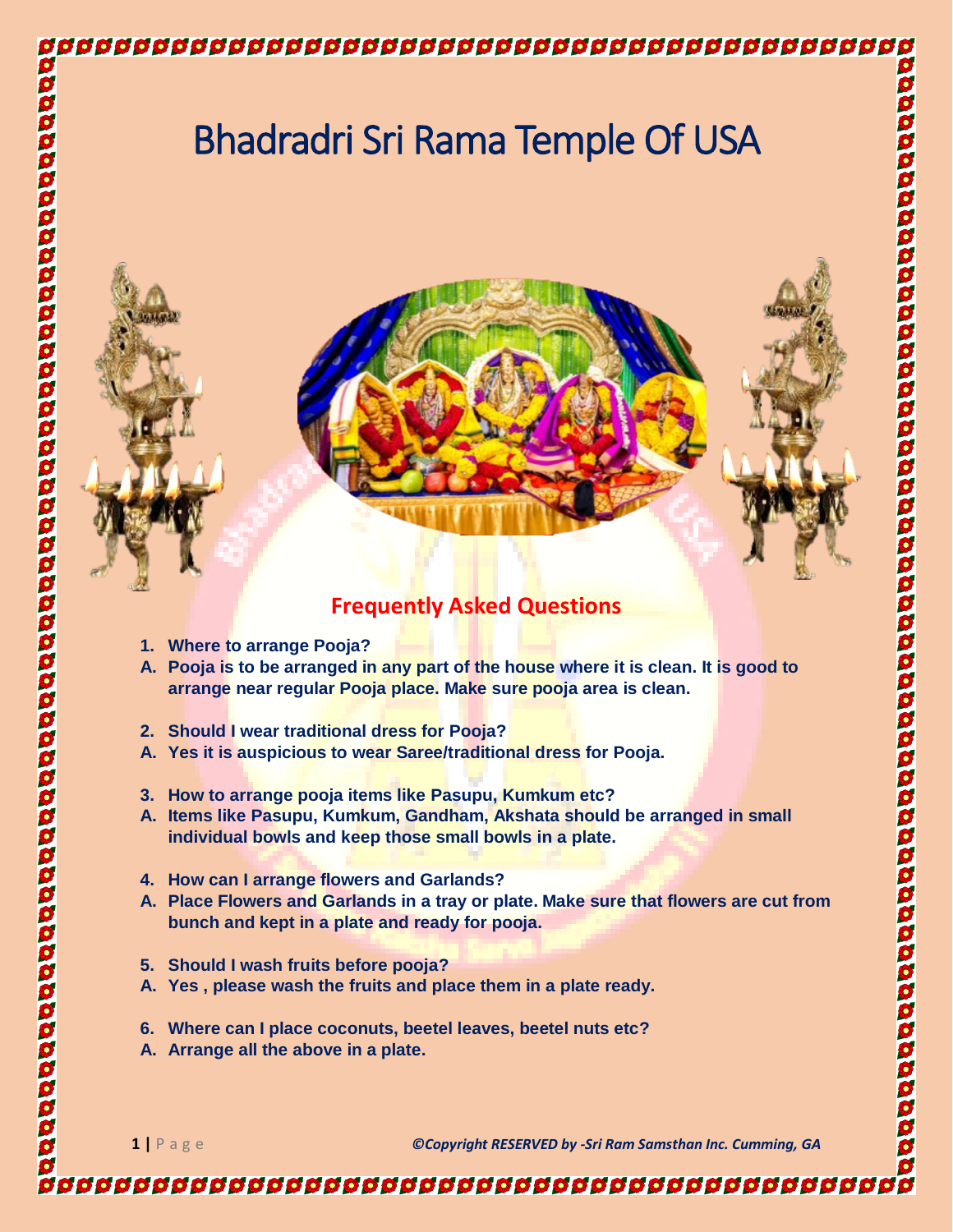## 

- **7. Why do we need two glasses, spoons and bowls?**
- **A. One glass is for Achamanam for devotee and other is for pooja. Also, the water that is offered to God will be kept in a bowl so we need a bowl. All these 3 along with 2 spoons should be kept in a plate.**
- **8. Is kalasam necessary if it is not there in our house tradition?**
- **A. Please follow your house tradition and putting kalasam is based on pooja. Kindly take your elders advice.**
- **9. How to arrange a kalasam and what to put in it?**
- **A. Take a kalasam wash and pour water, add elachi powder and saffron(optional) in it then on top of the kalasam, place a washed coconut with turmeric applied along with Kumkum and put a folded blouse piece on it.**
- **10. First Time putting kalasam , can I place before or during pooja?**
- **A. Since this is Virtual and to make sure we are all ready, you can keep Kalasam ready and put it before pooja. Kalasam should be put on the day of pooja but not day before.**
- **11. How to fold a blouse piece on Kalasam?**
- **A. Take bouse piece, fold it in triangle shape till all piece is folded.**
- **12. Do we have to put photo or idol is it necessary?**
- **A. Yes it is good to put photo of the God, and if available idol also as we might do abhishekam to idol based on the pooja you are doing. If idol is not there photo of God is good enough.**
- **13. What should we do if we donot have the picture of God?**
- **A. You can keep any picture of God that you have and if not there, please try to get a printout and put it.**
- **14. Are all the pooja items mandatory?**
- **A. Try to get all items as listed. Items listed optional are not mandatory and if anything is available it can be adjusted.**
- **15. Should prepare the prasadam only that is listed in pooja list?**
- **A. Not required to prepare that is listed in the pooja list given, devotee can offer anything of their wish to God.**
- **16. Should all the family members be part of pooja and sit in pooja?**
- **A. It is upto devotee's convenience. It is good to have family members take part in pooja.**
- **17. How to remove Kalasam after pooja?**
- **A. Offer simple prayers, dhoopa, deepa, naivedhyam next day and put akshata on kalasam and then remove the kalasam.**

**2 |** P a g e *©Copyright RESERVED by -Sri Ram Samsthan Inc. Cumming, GA*